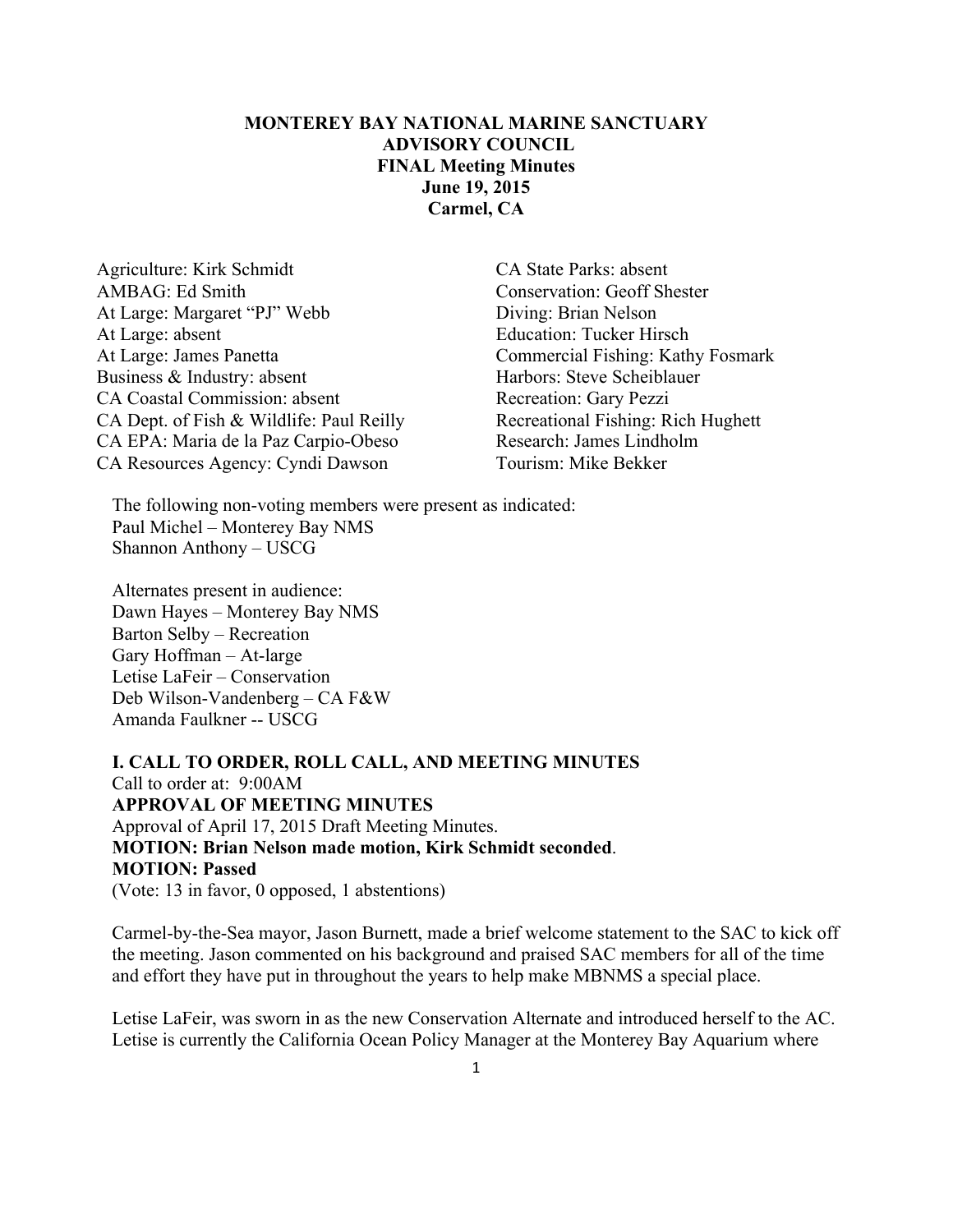she works on local and regional issues. She hopes to support MBNMS with its goals moving forward.

#### **II. STANDING ITEM: SUPERINTENDENT'S REPORT**

Paul Michel reported on the outcome from this year's *Sanctuary Currents* Symposium. It was held at CSU Monterey Bay (CSUMB) and was well attended. CSUMB President Ochoa welcomed guests at the beginning of the event. The Symposium was video recorded using Access Monterey Peninsula and presentations are available online. Paul announced CSUMB will no longer be able to host future *Sanctuary Currents* Symposiums. Members were reminded about Your Sanctuary TV video links featuring episodes about the USS Makin and the recent visit to the USS Independence. Many volunteers participated in the annual Snapshot Day event on May  $2<sup>nd</sup>$ . The multi-year water quality report was sent out and comprises 13 years of water quality testing. Preparations for another Sanctuary Classic have begun. It will involve weekly photo contest winners and scholarships. MBNMS and the Monterey Bay Aquarium have been working with PBS/BBC for "Big Blue Live," a live multi-day program to showcase the unique environmental treasures found in Monterey Bay. These episodes will broadcast at the end of August and early September. Lastly, Bill Giles has now joined the NOAA Office of Law Enforcement.

Max Delaney was unable to attend but reported the following: The CBNMS / GFNMS Boundary Expansion project became effective on June 9th. A final federal register notice was sent out last week announcing the expansion. The staff from both sites are busy preparing for the Celebration event to be held on Sunday June 28th at the Gualala Arts Center, in Sonoma County. The Gulf of the Farallones NMS has changed its name to the Greater Farallones NMS to now incorporate the newly expanded area. The name selection process was carried out over the last six months with input from GFNMS SAC members, GFNMS staff, and ONMS headquarters.

#### **III. PUBLIC COMMENT FOR ITEMS NOT ON THE AGENDA**

#### Public Comment:

Lee Larrew – Team OCEAN Volunteer, Carmel Chamber of Commerce. Importance of marine Sanctuary to local economy. Importance of funding Team OCEAN to educate and inspire connection with the ocean. Encouragement to continue funding of Team OCEAN.

#### **IV. INFORMATION ITEM: DAVIDSON SEAMOUNT RESEARCH MISSION**

MBNMS Research Specialist, Erica Burton shared the preliminary findings from the eight-day research mission to Davidson Seamount. Researchers surveyed the soundscape, marine mammals, sea birds and mid-water fishes. Additional oceanographic data were collected for CTD (conductivity, temperature, depth) and environmental DNA. The goals of the mission were to: characterize Davidson Seamount, characterize SESAs, assess the importance of a seamount to the distribution of sanctuary resources, evaluate strengths and weaknesses of different marine mammal sampling techniques and develop a Marine Biodiversity Observatory Network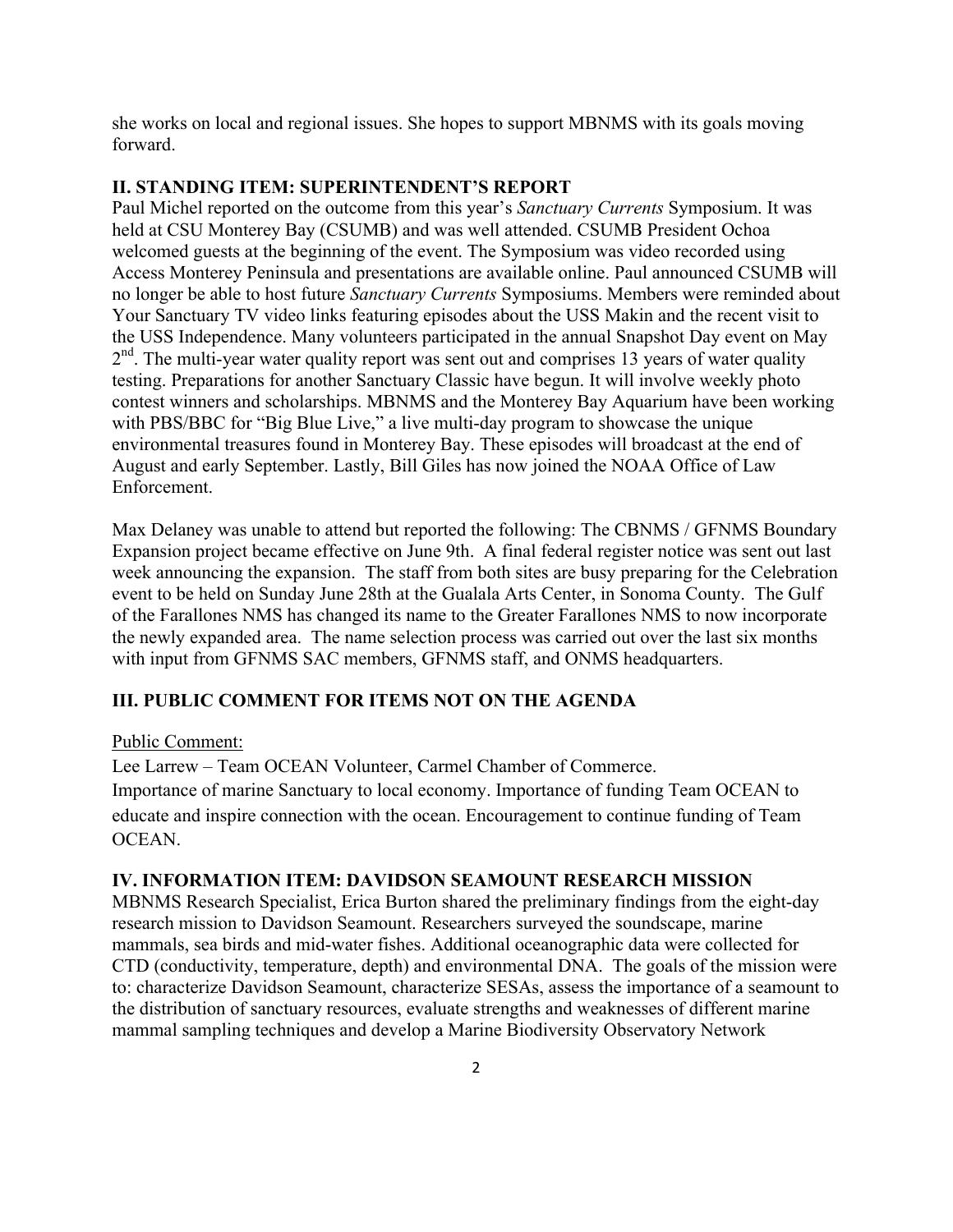(MBON). Researchers used the NOAA Ship *Bell M. Shimada* to complete the mission. Some of the partner institutions included Moss Landing Marine Laboratories, UCSC, MBARI, Stanford University and California Academy of Sciences. A list of seabirds and marine mammals was compiled and included 17 seabird species and six marine mammal species. Many species of mid-water fishes were observed and included: nine species of lanternfishes, four species of drangonfishes and six species of bristlemouths. To wrap-up her presentation, Erica shared the Davidson Seamount mission video to summarize the voyage:

https://www.youtube.com/watch?v=2B3Gz0rOg\_A.

#### Advisory Council Member Discussion

Q: How many Fin and Minke whales were seen?

A: Just a handful this time, but in 2010 saw a couple hundred. We heard more than we saw.

Q: What's the plan for environmental DNA and comparing it in surveys?

A: It is a growing science and sampling opportunity. There aren't a lot of DNA markers for the mid-water fishes, the hope is to see what fishes and mammals were there.

Q: What is the timeline?

A: Not sure, Stanford is doing the analysis.

Q: Was the work you were doing in part to evaluate the question of Davidson Seamount being a natural hotspot for marine mammals?

A: The question hasn't been answered yet.

Q: Can you explain how this mission relates to ocean health?

A: The more you go out there, the better we will be able to get a baseline; it is a long process to learn that.

Q: Are there anymore NOAA research missions coming up?

A: We can't predict that very easily, so we try to use own vessel, the Fulmar. Within the region, we are working with MBARI to use their ROV.

Q: Where did you get money to fund the mission?

A: Awarded from NOAA, and Save the Earth Foundation provided money for equipment.

Q: How fresh do the environmental DNA samples stay after being collected?

A: Several days.

Q: Why wasn't a hover type of drone/quadcopter used instead of the Puma aircraft system?

A: It was offered, but the Puma was computer operated to run transects and return to the ship and was capable of traversing several miles.

# **V. INFORMATION ITEM: CONDITION REPORT AND MANAGEMENT PLAN REVIEW UPDATE**

Since the last update at the April SAC meeting, the Condition Report is in final review by Headquarters. Paul reiterated the Condition Report includes a multi-disciplinary effort utilizing expert opinions and data analysis. The 2015 report is an addendum to the 2009 Condition Report and it focuses on status and trends updates. The 2015 Condition Report is a valuable component in preparing for management plan review. Thirteen of the 17 questions in the Condition Report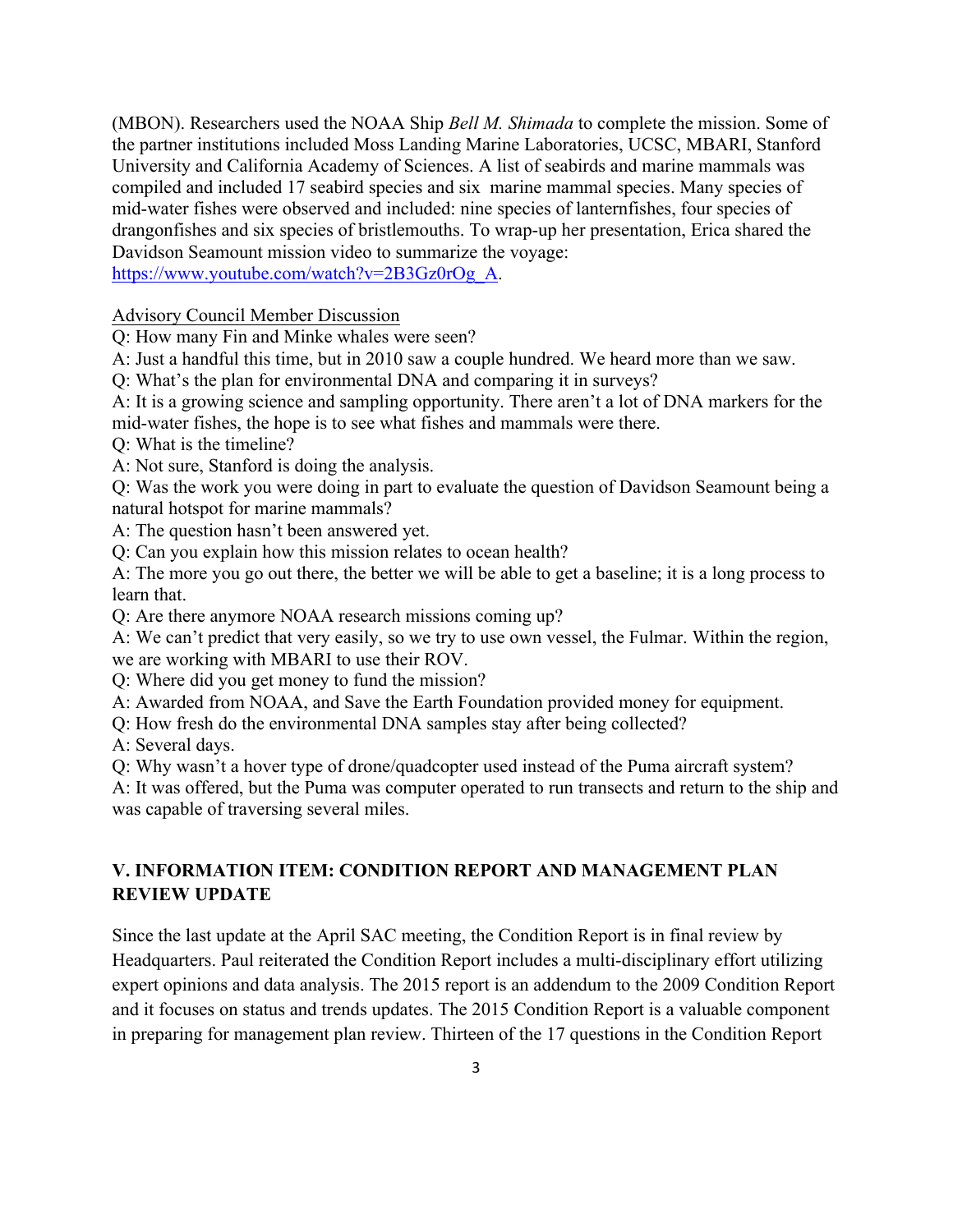required some level of updating since 2009. This report includes new information associated with a "Level of Confidence." This qualitative measurement is supported by expert opinions/judgment. Some of the major considerations in this report including water quality of nearshore and estuarine environments with respect to pollutants; impacts on living resources and biodiversity; impacts from harmful algal blooms (HABs); and the new rating for Davidson Seamount, which wasn't included in the 2009 report. The updated 2015 Condition Report will be available later this summer.

## Advisory Council Member Discussion

Q: Is there any evidence the Japan tsunami debris has been found in the Sanctuary?

A: Kelp Watch has been testing for radioactivity, but in terms of debris that has been noted, it has been observed only north of the sanctuary.

Q: How does this relate to climate change and El Nino/La Nina in terms of pollutant inputs? A: This is an area for more research and understanding.

Q: Terms may be changing in the final report, could you discuss what the confidence factor will be?

A: It is not pure science, some information is subjective, we understand what we are doing is using professional judgement to rank these ratings. A consensus would be reached, involved a panel of experts who gave range of confidence in the final report. It would be helpful to provide that method to the reader.

Q: Would that include a baseline to include what is confident and what is not confident? A: There is a very descriptive definition of the terms themselves as well as the data and how it was analyzed in the report.

Q: Is there a SAC role for this?

A: Members should summarize and inform yourself and constituents during management plan review, and perhaps provide comments to RAP.

Q: Could you talk about how the expert opinion works with your staff?

A: There is a lot of staff analysis/work going into compiling information for all the questions from 2009 recommending changes, presenting them to the panel of experts. They have multiple discussions, assessing the amount of information that was compiled and if there needed to be any changes.

Q: Is there additional analysis on marine debris? What is the range of analysis you're gathering to make an assessment of the impacts on the Sanctuary?

A: We are looking at multiple data sources for marine debris, which will be identified in the appendix to the report.

Q: How was water quality status/rating trends evaluated for an estuarine habitat?

A: We received that information from water quality data vs expert opinion/judgement.

Q: Is anybody doing necropsies on beached whales?

A: Not specifically.

Q: How long do you think final report will be?

A: It is about 20-35 pages.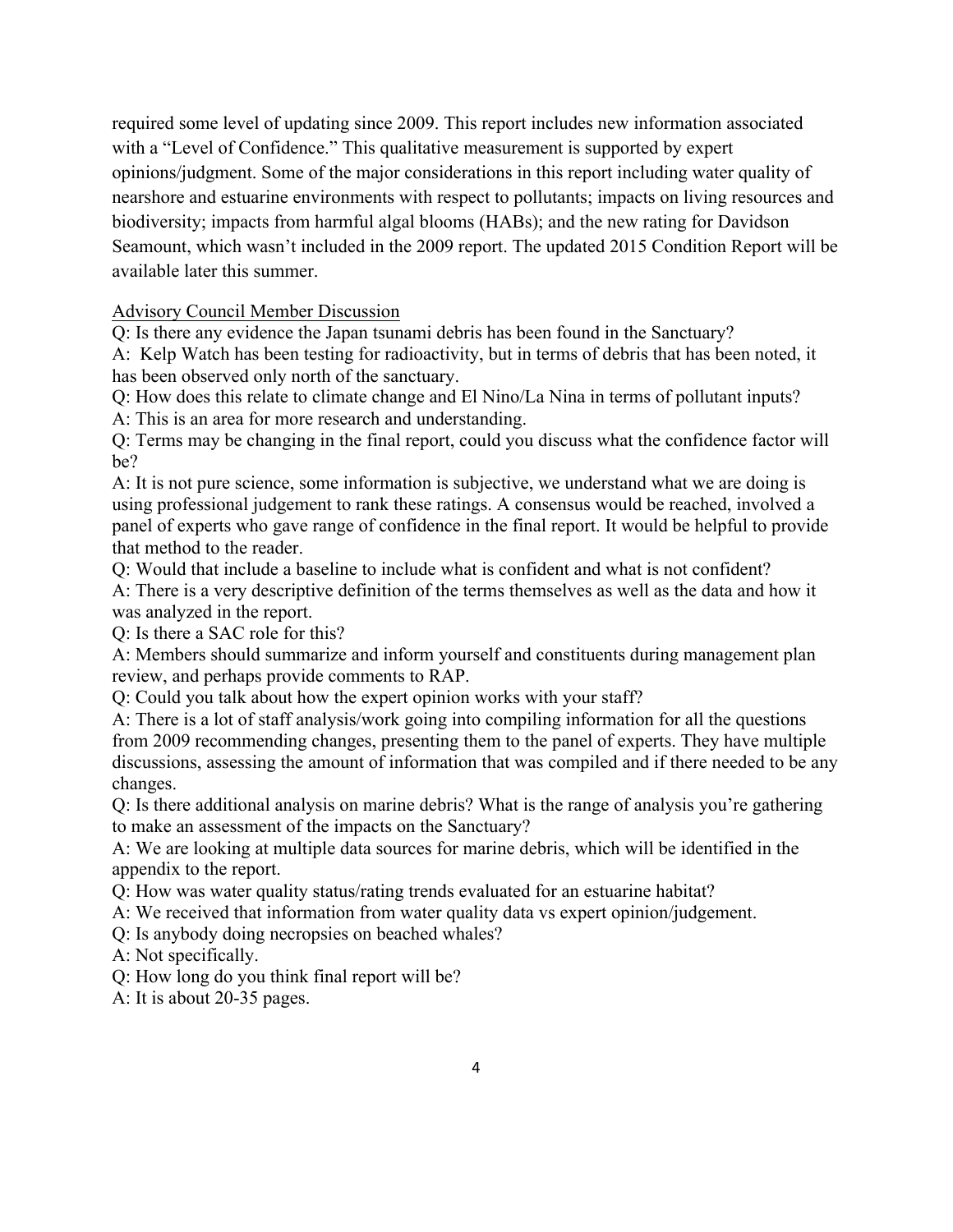#### **Management Plan Update**

Dawn provided a brief update on the latest news regarding the management plan review. There is still a lot of work that needs to be done for the internal review. By the end of July, MBNMS will issue a Notice of Intent as the first step to alert the public for scoping. Scoping meetings will begin at the end of the summer with four scoping sessions, concluding at the end of October. October to November will involve summarizing scoping comments, reviewing the work plan and developing working groups. Dec 2015-April 2016 will involve writing with working groups and finalizing working group updates. A year will be spent writing the Environmental Impact Statement, producing a regulation package and creating the draft rule by May 2017. Staff have been collectively looking through action plans to identify changes, how much has been done, what needs to be revised, major to minor revisions, with some replacements/additions such as Maritime Heritage, Davidson Seamount and SESAs and Acoustics. Working groups will be determined after scoping comments have been received and analyzed. SAC members and Sanctuary staff cannot sit together during the writing process – a major change from the last management plan review.

### Advisory Council Member Discussion

Q: Should SAC members engage constituents for scoping?

A: Yes. Constituents need to come to the scoping meetings, it is important for SAC members to communicate with their respective constituencies in order to promote public input.

Q: What is being done on ocean acidity?

A: We will need to have a section on climate change and ocean acidification. GFNMS has been doing a lot on climate models.

Q: Will working groups involve outside experts?

A: Yes.

- Q: Will you be getting a budget increase during review process?
- A: We will be working with current resources.
- Q: Are there any national priorities coming down for this review?
- A: No, these are site-based. Other sites have different plans.

Q: Do the working groups get chaired by primary SAC members holding a Primary seat?

A: A SAC member will chair the working group along with MBNMS staff. Other persons, including experts are welcome to participate.

Q: Can you explain GFNMS with the joint meeting and how the northern management area will be addressed?

A: We are not doing a joint management plan with GFNMS or CINMS this time. Right now MBNMS and GFNMS jointly manage the northern management area – together we co-manage San Mateo/Marin County.

## **VI. INFORMATION ITEM: HARMFUL ALGAL BLOOMS (HABs)**

University of California, Santa Cruz graduate student, Corinne Gibble provided a broad overview of HABs and how they impact the ocean environment. HABs are formed by any phytoplankton that is toxigenic or has been connected to negative impacts. Corinne explained the difference between high biomass blooms, such as red tides, and harmful algal blooms involving toxic phytoplankton species. Algal blooms form based on the presence of favorable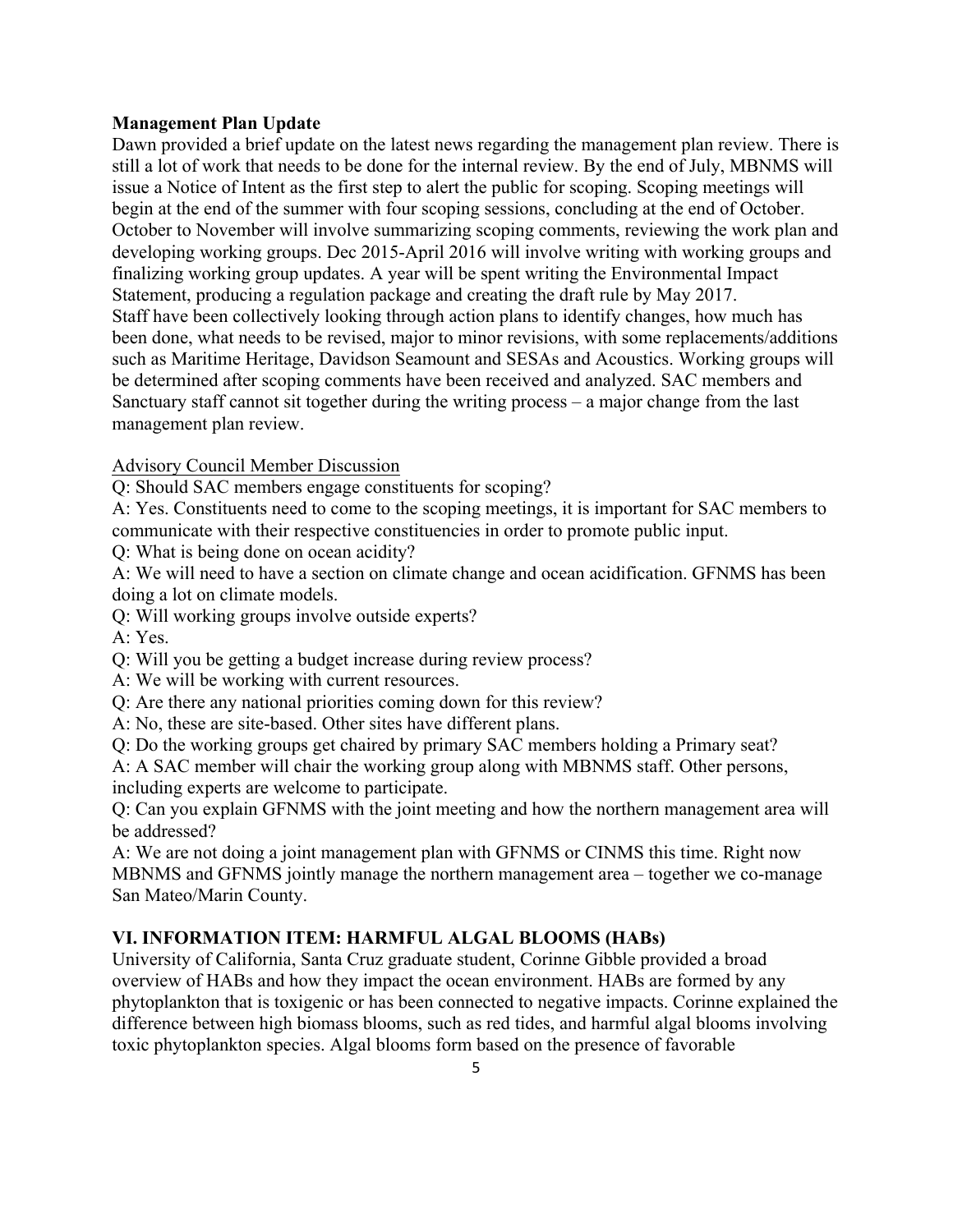environmental conditions such as high sea surface temperatures, lower salinity, upwelling of nutrients and an abundance of light. Toxic HAB events can be problematic with no apparent environmental change. Members were informed on a variety of phytoplankton species, both harmful and harmless. Several ongoing research efforts have compiled a large amount of longterm data. This year, evidence shows a HAB occurring from Santa Barbara to Alaska but no one knows how long it will last. For more information, check out Cal-HABMAP & CeNCOOS; Santa Cruz Ocean Observing Platform:

http://oceandatacenter.ucsc.edu/MBHAB/monitoring.htmlg.html.

### Advisory Council Member Discussion

Q: For this toxin, is it dangerous for dogs drinking the water?

A: For now that isn't an issue; however it does bioaccumulate in some species; for example, a fish could accumulate it depending on how much copepods are eaten.

Q: Why is this toxin produced?

A: We still don't know what exactly is triggering this.

Q: Are you noticing that you're finding some species of shellfish are contaminated just during summer months?

A: There are closures every year, and consumers should not eat the whole organism.

Q: What triggers the ending of the bloom?

A: In order for that to happen, unfavorable environmental conditions and lack of nutrients needs to exist.

Q: What impact does DA have on the inverts and fish?

A: We don't know the specific mechanism for how they deal with it.

Q: Are you expecting to see a high bloom this fall?

A: It depends on if we get a strong El Nino conditions. If conditions were right, we could continue to have problems.

Q: Is there much data on DA with other marine mammals?

A: Most research being done is by the Marine Mammal Center and that could be the only research we have.

Q: Can you tell us more on how fishery warnings are processed when HABs are prevalent? A: The Department of Health issues the warnings. With respect to the Anchovy fishery, There may have been landings before the warning went out. The Department of Health is responsible for fishery closuresas related to contaminants.

Q: What types of things could the Sanctuary do to better understand HABs and better manage it? A: Communication is a big step, to discuss emerging needs, ideas, mitigation ideas, increasing communication between scientists and the Sanctuary. More collaboration would be helpful. Q: What should a person do when seeing affected sea lions?

A: Keep your distance and call the stranding hot-line. Those animals are in distress and may have brown foam at the mouth and experience violent seizures.

After the lunch break, Tucker Hirsch was sworn-in to her new seat as the Education Primary. She would like to use her new role to engage higher education institutions with the Sanctuary.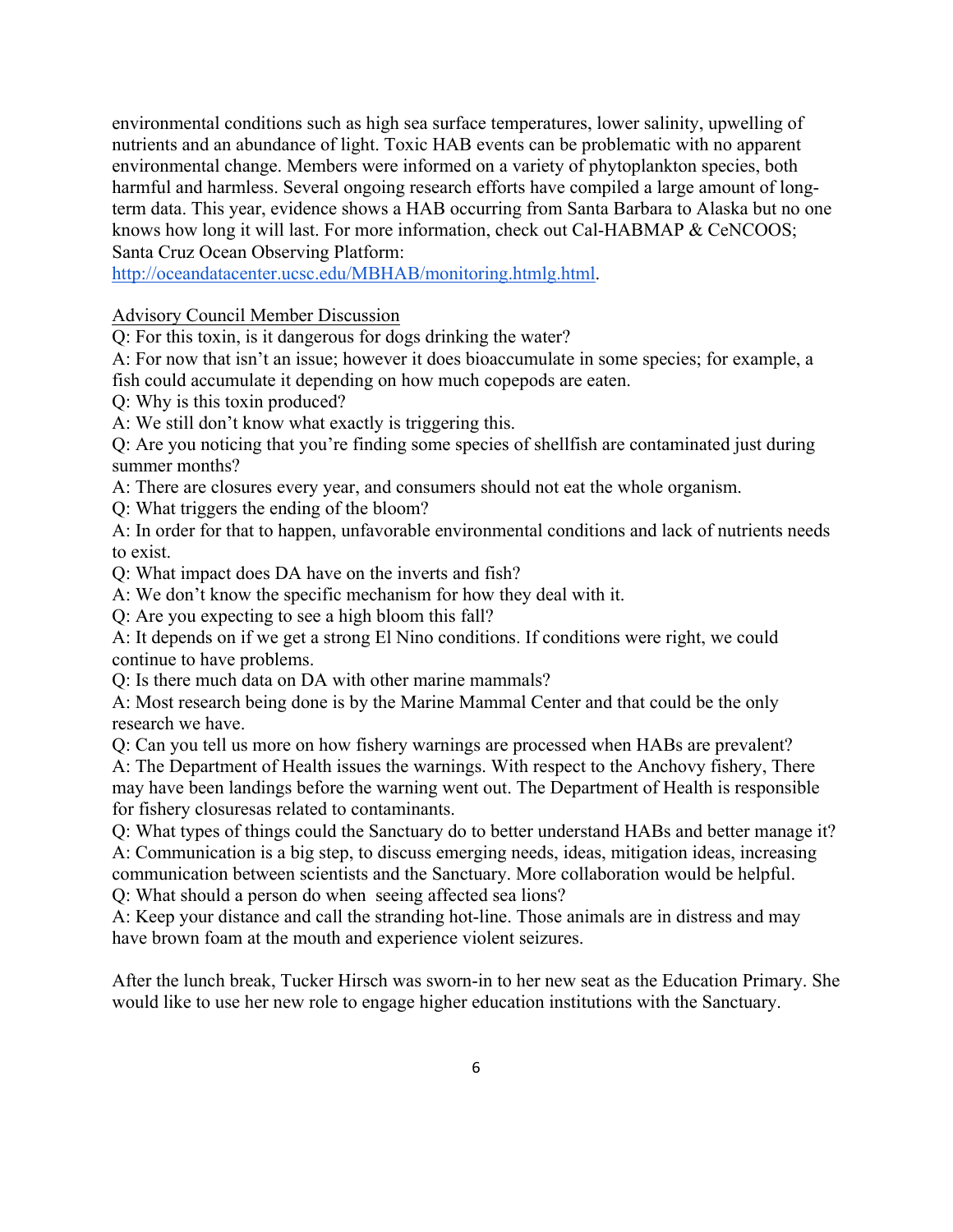### **VII. INFORMATION ITEM: THE SANCTUARY'S SPILL RESPONSE PLAN**

Scott Kathey, from MBNMS summarized the Sanctuary's spill response plan for the advisory council members. He covered what MBNMS will do and will not do in the event of an oil spill. Scott provided background on oil spill regulations, structure and action on a federal level. The Oil Pollution Act of 1990 defines the role of government, organizational structure and actions for spill response in the United States. MBNMS does not clean up oil, collect stranded birds or organize volunteer clean ups. The primary goals for MBNMS during and after a large-scale environmental emergency are to 1) minimize damage of the spill and potential damage from response activities and 2) assess the damage and provide strategies for long-term restoration of the Sanctuary resources. Because oil is difficult to clean up, a lot of effort goes into spill prevention. At the time of a major spill, two concurrent functions take place 1) Response activities and 2) Natural Resource Damage Assessment (NRDA). MBNMS is involved in both functions but concentrates on environmental damage assessments and restoration.

### Advisory Council Member Discussion

Q: From research context, is MBNMS able to monitor anything on the NRDA side of things? A: In the case of a spill in MB, MBNMS would need to rely heavily on partners for necessary resources.

Q: Are there any funds in reserve at NOAA or Headquarters?

A: Office of Emergency Response, rely on our local knowledge. Get out to UCSC, MBARI, and Moss Landing to provide data.

Q: With limited staff, is it worth it to take away staff for response activities?

A: Only two key spots at environmental and agency areas, best defense is preventing.

Q: What is the 2014 ACP?

A: ACP is the handbook, or battle plan for oil spills. The NRC focuses on notification. The USCG receives NRC notification and then looks to the ACP for the necessary action.

Q: Is the ACP available online?

A: Yes it is online. CA OSPR does a lot of the updating.

Q: How long were beaches closed after PG spill?

A: Department of Health maintained the advisory for two days.

Q: Have you done assessment of oil clean up equipment?

A: MBNMS doesn't get involved in clean up, CA OSPR and USCG get involved, resources are kept and equipment locations are in the ACP. Inventories go up and down, equipment gets shared so the number and location of equipment fluctuates.

Q: Does FEMA get involved?

A: If resources are impacted onshore, typically FEMA gets involved if people are displaced or water sources are at risk.

Q: Is there a real time update website in the case of a spill?

A: Communication is important. There is a lot of misinformation out there. The Joint

Information Center (JIC) is one source. Other websites are posted on the same day of the spill. These websites typically have ongoing posting of data and it's made available to the public and media. Posting data, ongoing, reporters and public are getting that info. The information is there but the challenging part is communication where to find it to the public.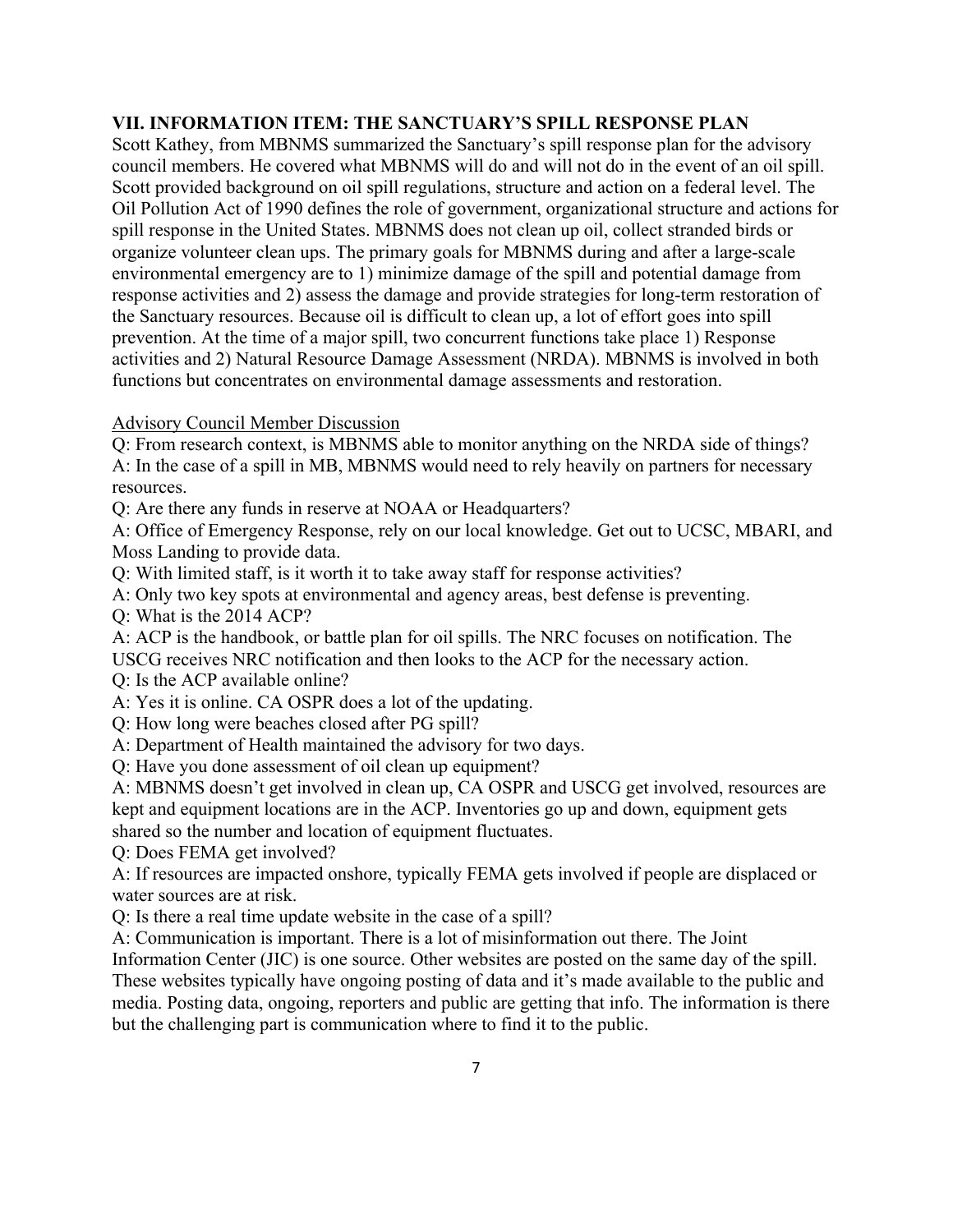#### **VIII. STANDING ITEM: WORKING GROUP UPDATES**

Conservation: No update.

Education: Tucker met with Amity, the Education alternate, and discussed ongoing issues redundancy with the SEP and MBEE meetings. Tucker would like to pursue additional opportunities in which the SEP can engage.

Research: Next meeting will be on July  $10^{th}$  at CSUMB. The RAP would like to be involved in the assessment of the spill.

Recreation and Tourism Subcommittee: next meeting July 22<sup>nd</sup> in Monterey. The Recreation and Tourism newsletter went out and the subcommittee is seeking comments/feedback on improving the document and gathering business emails to add to the contact list. It is currently at 27% readership. The goal is reach 40%. A link was sent to Seasons of the Sea, which produced promising results as far as click-rates.

## **IX. STANDING ITEM: ADVISORY COUNCIL MEMBER ANNOUNCEMENTS/REPORTS**

Gary Hoffman (At-Large): comment period for Hawaiian Islands NMS expansion ends tonight at midnight. Send email comments if you support the expansion. PSA regarding no dumping of materials as it gets into the Monterey Bay, but not sure who attributed the announcement. There is a major influence in the San Lorenzo River by the surrounding residents running on outdated septic systems. Potential to mitigate urea issues by collectively proposing upgrades to better systems. Gary also expressed concerns related to potential spill risks of derailment of trains on the train tracks next to the Elkhorn Slough. SAC members expressed interests in learning more about discussions related to this issue.

Dan Haifley (At-Large, Council Secretary): Last year, Assembly Bill 1603 was supported by the SAC; the bill would have supported outdoor environmental education programs but it has died in the legislative process; however AB 988, which has a funding source accompanying the outdoor education programs, has passed the Assembly. gone on to the Senate, and we are hoping it will go further. The name has changed for the proposed national monument of the Santa Cruz Coast Dairies property. The original proposed name was the Santa Cruz Redwoods National Monument. Now we are proposing a new name: Cotoni-Coast Dairies National Monument. This name change will go to the Board of Supervisors on Tuesday, then to Washington DC. Hoping the monument is established by next year.

Dave Feliz (ESNERR): Virginia Guhin, has become part of the Education/Interpretive Services Team. The sea otter study is in its second year of a three year study, which is describing sea otter behavior in an estuary for the first time. A marsh restoration project will take place and will focus on making use of the sediment from various projects to ultimately raise the marsh plain.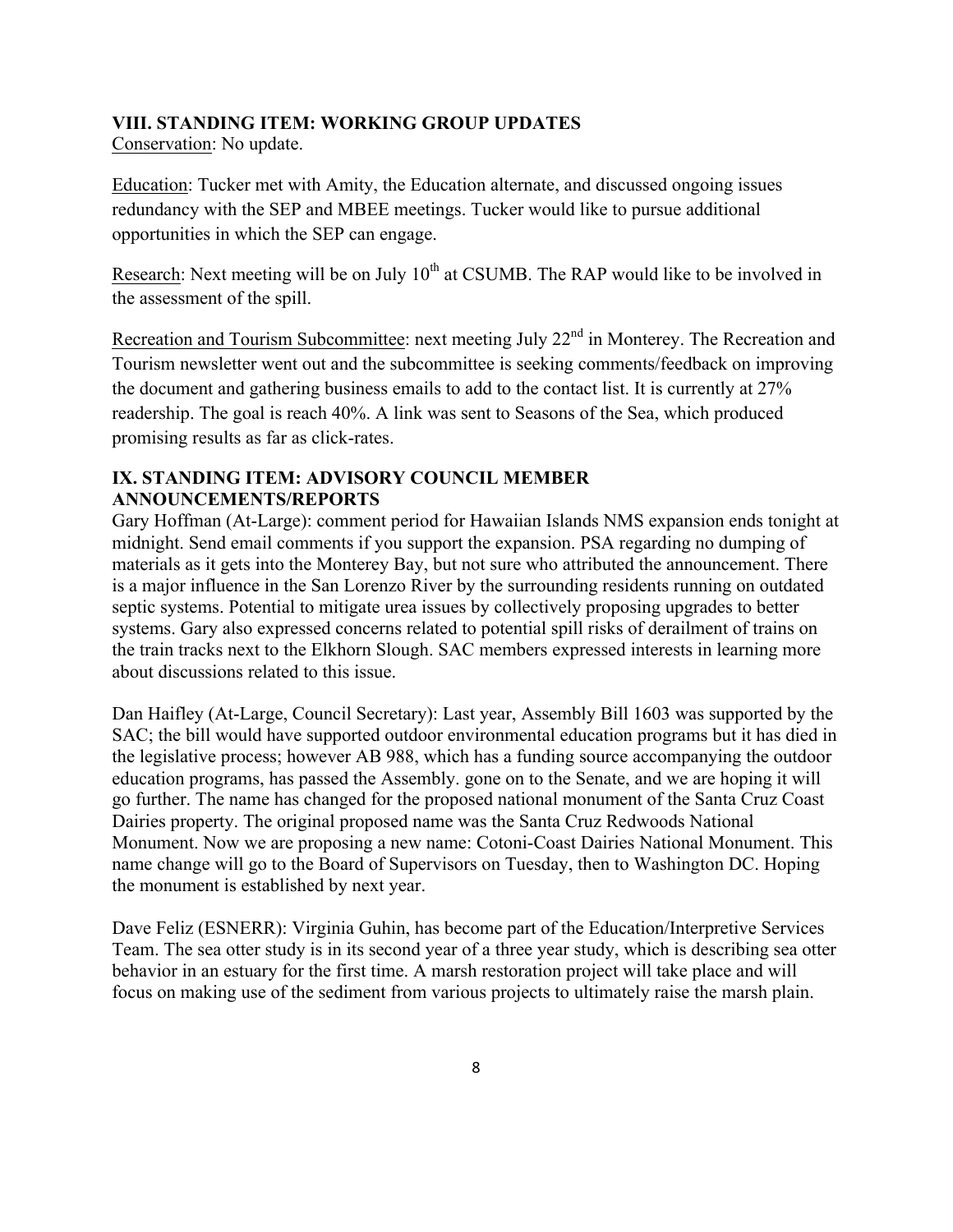Mariela de la Paz Carpio-Obeso (CA EPA): On May 6<sup>th</sup> the State Water Resource Control Board (SWRCB) adopted the Ocean Water Quality Amendment regarding desalination discharges. Now it seems harmful algal blooms will be another emerging topic for the SWRCB to discuss in the future.

Brian Nelson (Diving): The annual shootout for underwater videography/photography will take place on August 7th & 8th in Monterey.

Kirk Schmidt (Agriculture): With regard to algal blooms, the City of Watsonville is hopefully curing a mycrocystin bloom that is toxic to Pinto Lake, killing the existing Carp. There is an interesting environmental project going on involving the Salinas Reclamation Ditch and Tembladero Slough. There is talk of using the water as a resource, but more work needs to be done.

Paul Reilly (CA DFW): All 124 of the State's MPAs, including those grandfathered in before the MLPA process, are now part of the National MPA Inventory. There are still seven state MPAs all in San Francisco Bay that are on the nomination list, which have not gone through the MLPA process. On a more local scale, the CA Collaborative Fisheries Research Program received its ninth year of funding to continue to monitor coastal MPAs.

Kathy Fosmark (Commercial Fishing): The salmon fishery had a slow start this season. The crab fishery was good this year; most people have taken gear out of the water. The Alliance of Communities for Sustainable Fisheries advocates for the heritage and economic value of fishing. More information can be found here: http://alliancefisheries.org/Home\_Page.html.

Michael Bekker (Tourism): There has been an influx of international tourists in Monterey. The, Monterey Conference Center is due for a major overhaul. Special cameras have been placed along Cannery Row to detect and count foot traffic every day. These cameras use special technology that is capable of recognizing faces. This is a useful tool for business and marketing purposes.

Jimmy Panetta (At-Large): A Panga boat was caught last weekend down in Big Sur coast, containing 100 bales of marijuana and 8 Mexican Nationals; unfortunately, the main two have bailed out. We need to realize that the ones we don't catch, the penalties for this type of crime is not severe, need to look at changes in laws in transporting this much marijuana. Federal authorities should get involved

Paul Michel (MBNMS): Introduced new summer interns. Heads up on Get Into Your Sanctuary June 27-28<sup>th</sup>, #visitsanctuaries. Comments due July 3<sup>rd</sup>.

PJ Webb (At-Large, Council Chair): Promoted Team Ocean and Bay Net wildlife protection programs that need funding. Seeing Guadalupe fur seal stranding's in the region, excited about new fishing education program, teaching best practices.